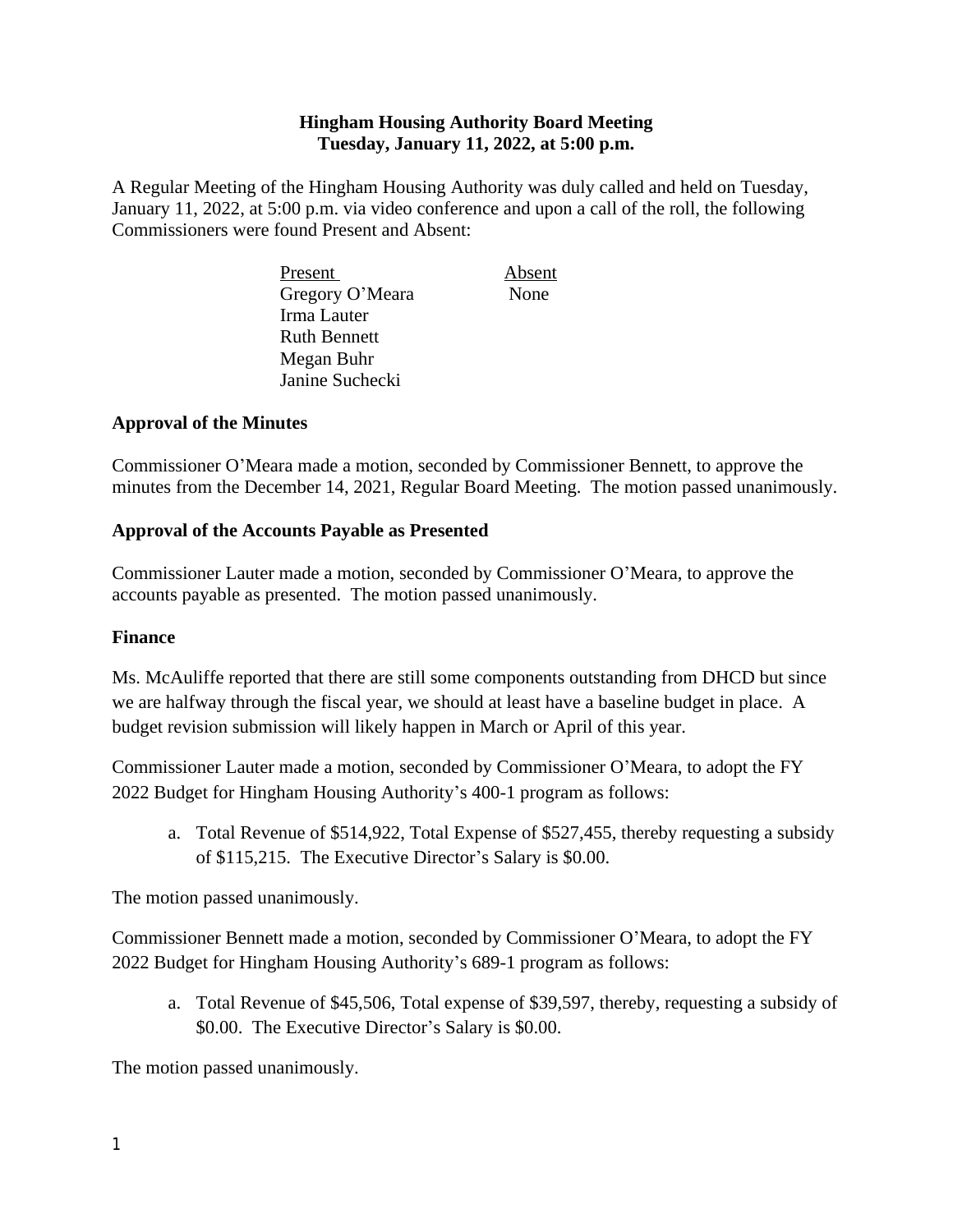## **Executive Director's Report**

Laura Taylor reported on behalf of James Marathas this evening:

- COVID tests distributed to all residents.
- Christmas wreaths donated by the Boy Scouts were placed on all buildings.
- Community Room window was painted for the holidays.
- Windows delivered for window project for 667-02, 705
- Broken mower deck spindle replaced.
- New dumpster pads installed at building 5 and 15.
- Potholes in roadway repaired to eliminate trip hazards.
- Food delivery to all residents from Boston Greater Food Bank.
- Lighting project punch list completed.
- Food donation made to Wellspring in Hull Charles Bogni.
- Building 4 gas leak repaired, all dryer connections replaced.
- Window construction project in progress.
- Lighting punch list repair list in progress.
- All holiday decorations removed and stored.
- Truck inspection sticker updated.
- Replacement of boiler valve, building 9.
- Letter sent to Town of Hingham to clarify ownership of Beal Street parcel.
- Working with HAB to integrate new operational software. Expect to be online January 2022.

### **Old/New Business**

Commissioner Bennett asked about the cleaning and sanitizing measures in place and said residents had some concerns due to COVID. Colleen Whelan responded the protocols were being followed.

Discussion ensued on the Housing Authority's role, regarding residents who contract the disease.

Cleaning and sanitizing - remain a top priority of the Housing Authority maintenance staff.

Discussion was held regarding the recent letter that was sent to the Town of Hingham concerning ownership of the Beal Street parcel. The letter requested the Town forward the Deed to James Marathas, HHA Executive Director

The following motion was made: